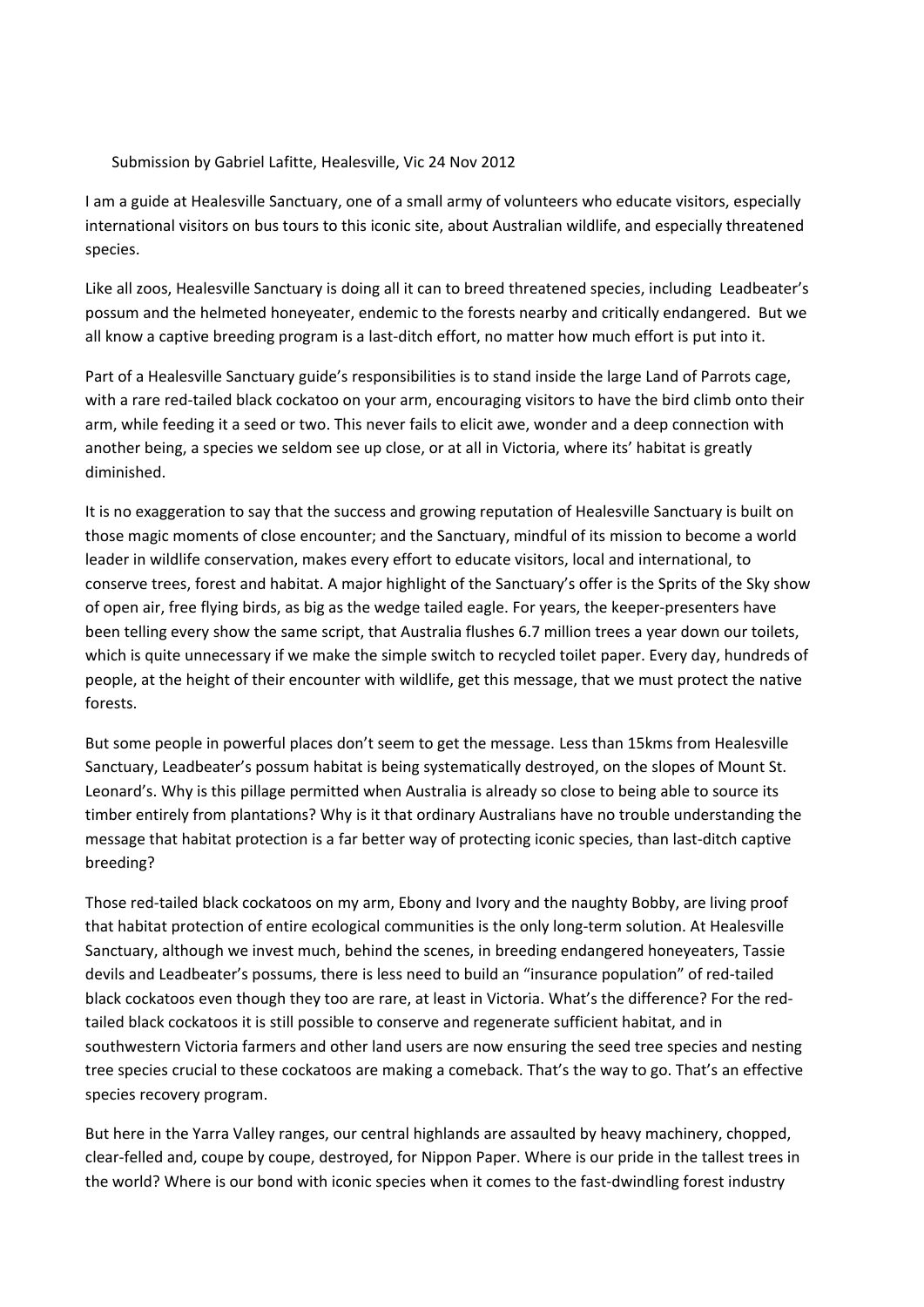that stripmines forests belonging to all species? Where is the forests management agency that has forest protection at its heart? Where are the threatened species recovery programs that are seriously funded, resourced and enforced? Where is the serious commitment, at national level, that looming extinctions are to be prevented, as a long term responsibility of this generation to all who will come?

In these times, when few governments have the fortitude to actually govern, it is all too easy for the Australian government to divest its' powers back to states that have proven themselves, over a long time, to be in the grip of vested interests, and with little concern beyond token gestures, for the long term, the national and global interest. This is most evident in the process of ensuring that threatened species are officially listed as threatened, triggering mandatory recovery plans. State governments have all but abandoned comprehensive monitoring of threatened species and their habitats, integrated with formal listing to ensure effective intervention. Instead, the listing of threatened species is these days initiated by individuals, reminiscent of the Victorian era, when gentleman botanisers named species, collected or exterminated them at will.

This is a sign of state failure. These days, everybody likes a win/win. But in the real world, that is not always possible. The reality is that extinctions will occur, and probably accelerate, if investor complaints about regulatory regimes cause us to abandon responsibility for our human power to enhance or extinguish species and their habitats. If we are serious about conservation of threatened species there does have to be a robust, regular and enforceable regime whereby investments impacting on threatened species habitats must prove, in advance, that extinctions will not result from a proposed investment.

Minister Burke, in recent statements about the national system of marine reserves, and the supertrawler, has spoken up for just such exercising of national authority. He has boldly said, to much acclaim, that the nation must act to protect ecosystems and fish populations, and if the existing law gives the Australian government insufficient power to achieve this, then the national government must legislate anew, and give itself the necessary powers. It is good to see a government with enough old fashioned confidence to govern.

Yet the same minister, only months earlier, effectively abdicated national responsibility for threatened species, fatally wounding the national Environmental Protection & Biodiversity Conservation Act of 1999 by handing back to the states the effective governance of threatened species. Tellingly, Minister Burke and Prime Minister Gillard, both announced this backflip as a business-friendly cutting of red tape. The Prime Minister's 13 April 2012 announcement is quite specific about the source of this new failure as: "the removal of red tape for environmental assessments and approvals, after listening to the requests of business."

Minister Burke has put the case for proactive, precautionary protection of marine species, in a way that is powerful, passionate, eloquent and effective. Yet, when it comes to our threatened terrestrial species, our Australian government is off the case. The states have mismanaged threatened species for 200 years, almost always yielding to "developers" when there is no win/win, and someone has to lose.

In the name of consistency, and governments that have heart to govern, for all species in our stewardship, I call on this Senate committee to re-assert the national responsibility for threatened species, in fulfilment of our international obligations under the UN Convention on Biological Diversity.